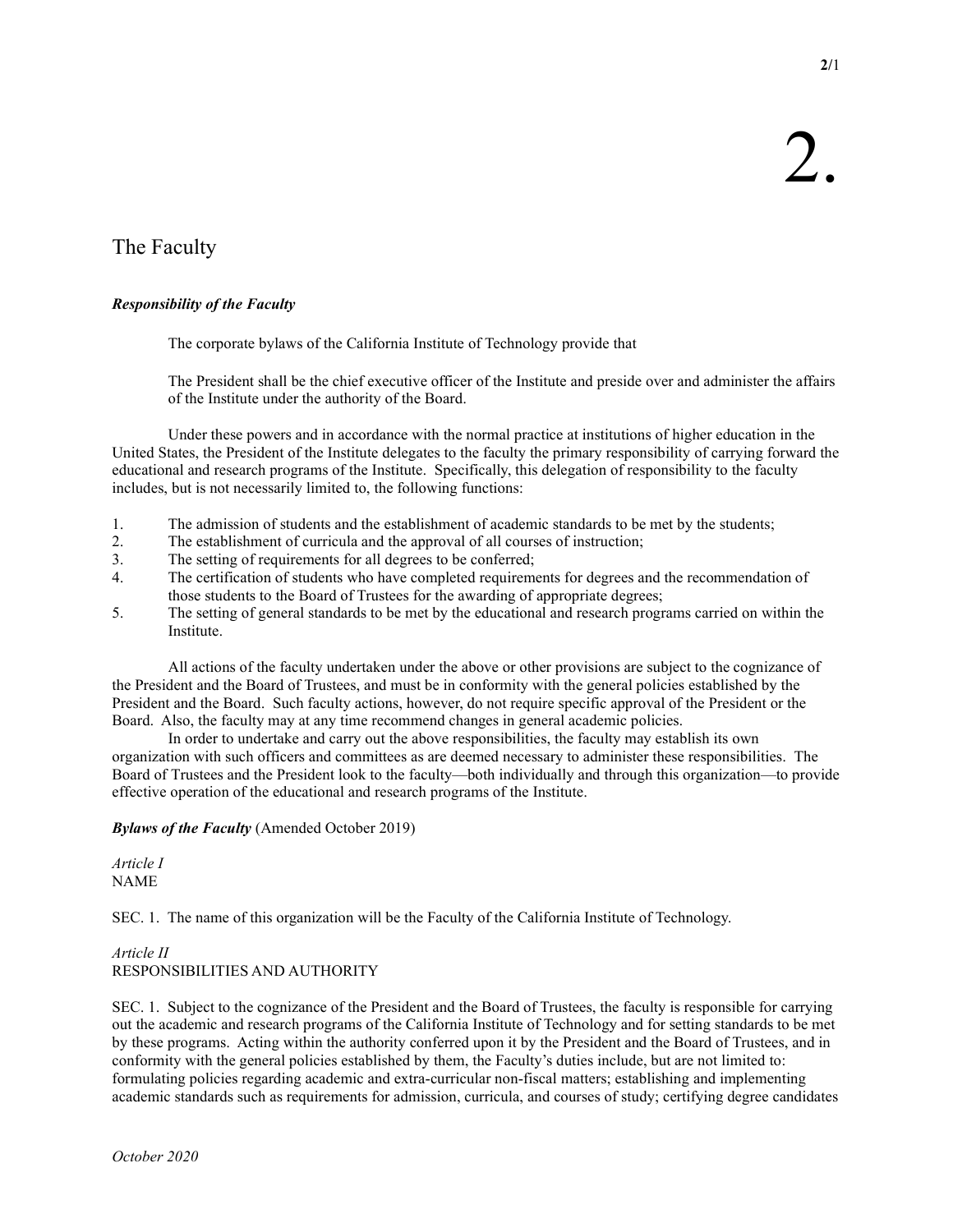and making recommendations to the Board of Trustees for the awarding of degrees; handling problems associated with the Institute's educational program.

#### Article III MEMBERS

SEC 1. MEMBERS. The faculty will be composed of all individuals appointed by the Board of Trustees to the staffs of instruction and research of the Institute, the President, the Provost, the Vice Presidents, the University Librarian, and the Director of Athletics and Physical Education; and such other academically qualified persons as approved upon recommendation of the Committee on Membership and Bylaws and concurrence of the Faculty Board.

SEC 2. VOTING MEMBERS. Members of the faculty who hold the following ranks on a full-time basis will be entitled to vote:

President Emeritus Professor Professor Emeritus Associate Professor Assistant Professor Research Professor Research Assistant Professor Teaching Professor Teaching Assistant Professor University Librarian Director of Athletics and Physical Education

A member of the faculty who holds one of the above ranks on a full-time basis and who, upon approaching retirement, is placed on a part-time basis will retain voting rights. Individuals having voting rights at the time these bylaws are adopted will retain those rights for the duration of their current appointments. A nonvoting member of the faculty with regularly assigned teaching responsibilities may be approved a voting member of the faculty upon recommendation of the Committee on Membership and Bylaws and concurrence of the Faculty Board.

#### Article IV **OFFICERS**

October 2020

SEC. 1. OFFICERS. The officers of the faculty will consist of a Chair, a Vice Chair, and a Secretary. The Chair, Vice Chair, and Secretary will be elected biennially in a manner prescribed in Section 3 of this Article of the Bylaws, to serve a term of two (2) years. The Chair may serve not more than two consecutive terms in that office.

SEC. 2. DUTIES. The Chair will be the executive officer of the faculty with the responsibility of looking after its interests, bringing to its attention matters that may affect it, acting in accordance with its instructions, carrying out the duties usually associated with such an office, and representing it in its dealings with the President and the Trustees. The Chair will preside at all meetings of the faculty. The Vice Chair will function as the Chair in the absence of the Chair, and will perform such other duties as the Chair may designate. The Secretary will record the minutes of all meetings of the faculty, and cause to be distributed to the entire faculty the agenda for each meeting and the minutes or a digest thereof, and perform such other duties as may be prescribed by the faculty or in these bylaws.

SEC. 3. NOMINATION AND ELECTION. The Nominating Committee, appointed in the manner prescribed in Article VII, Section 6, will nominate a member of the faculty who holds the rank of professor for each of the offices of Chair and Vice Chair of the faculty, and a voting member of the faculty for the office of Secretary of the faculty. Nominees may not concurrently serve as ex officio members of the Board or as Vice Provost. The Nominating Committee will secure the consent of all nominees to serve if elected. The names of the nominees will be distributed to each voting member of the faculty not later than the first full week in April, together with a statement that any ten (10) voting members of the faculty may nominate a full professor of the faculty for the offices of Chair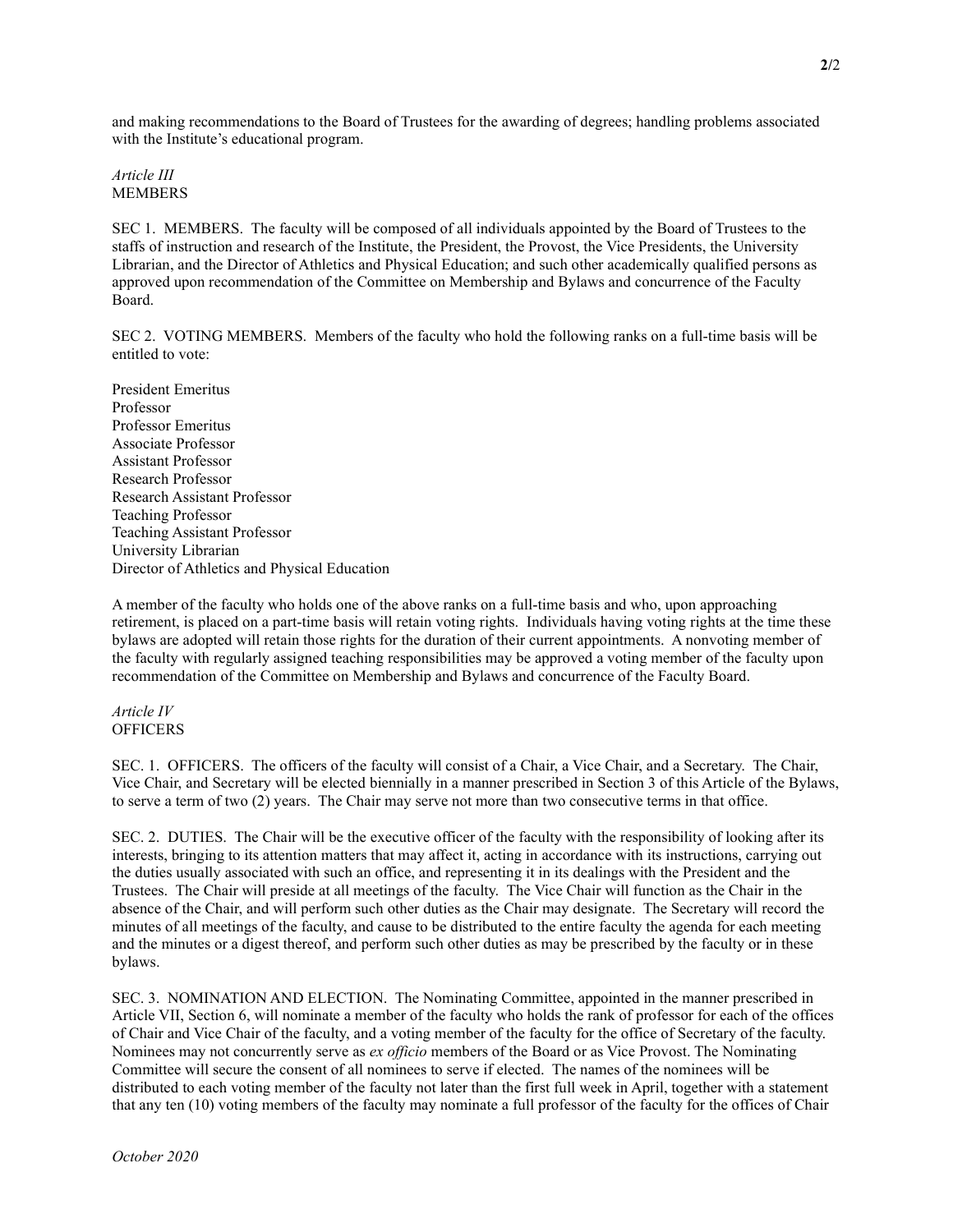and Vice Chair, and a voting member of the faculty for the office of Secretary. The nomination will be presented to the Secretary of the faculty not later than the last day of April. The incumbent Secretary of the faculty will secure the consent of all candidates nominated by voting members to serve if elected. The names of the nominators of such candidates will be made a part of the permanent record of the Secretary. The Secretary of the faculty will distribute a ballot to all voting members of the faculty in the first full week in May. Such ballot will carry the names of all individuals who have consented to serve if elected, and who have been nominated by the Nominating Committee and by voting members of the faculty, and will indicate the manner in which each was nominated. The ballots will be returned to the Secretary in a timely manner. The Secretary will certify the ballots and notify the entire faculty of the names of the nominees that have been elected. In the event of a tie vote, the election will be determined by lot. The officers will assume their respective duties on July 1 following their election, and will serve in that office for the term of two (2) years or until their successors are chosen and qualified.

SEC. 4. VACANCIES. If for any reason the Chair is unable to continue in office, the Vice Chair will automatically become the Chair, to serve the unexpired term vacated by the Chair. The Vice Chair may serve an additional two consecutive terms as Chair if the unexpired term is one year or less and one additional consecutive term if the unexpired term is more than one year. If the Vice Chair is unable to continue in office or becomes the Chair, the Faculty Board will elect a Vice Chair from nominees recommended by the Nominating Committee to serve the unexpired term. If the Secretary is unable to continue in office, the Chair of the faculty will appoint a replacement to serve the unexpired term.

#### Article V FACULTY MEETINGS

SEC. 1. The faculty will meet at least once each term of the academic year to receive reports and to transact all such business as may properly come before it, especially the formulation of policies. The Chair of the faculty may call a special meeting of the faculty. Such a meeting will be called to consider a particular issue at the written request of fifteen (15) voting members of the faculty.

SEC. 2. NOTICES OF MEETINGS. Notices of all meetings of the faculty will be given to each member of the faculty at least one week in advance of the meeting.

SEC. 3. AGENDA. In general, matters coming before the faculty for action will be placed on the agenda before being voted upon. Any matter may be placed before the faculty and acted upon without being placed on the agenda, unless any two (2) voting members of the faculty will request a delay. Under such circumstances, the presiding officer will delay the vote until the next meeting of the faculty.

SEC. 4. TRANSACTING BUSINESS. For purposes of transacting business, save as otherwise set forth herein, those voting members of the faculty present, but no fewer than twenty-five (25), will constitute a quorum, and voting will be by a simple majority of those present, except on procedural matters, which will be governed by Robert's Rules of Order Revised, and on amendments to these bylaws, which will be voted upon in the manner prescribed in Article IX of these bylaws. Voting by proxy will not be permitted. At the discretion of the Chair of the faculty, a written ballot may be required. Any action may be referred to letter ballot upon the affirmative vote of forty percent (40%) of the voting members present at any meeting, and such letter ballot will be accompanied by statements of pros and cons of the question drafted by appropriate interested representatives of the two sides.

SEC. 5. RECOMMENDING CANDIDATES FOR DEGREES. Candidates may be recommended for degrees at any regular or special meeting of the faculty upon affirmative vote of two-thirds (2/3) of the voting members present.

Article VI FACULTY BOARD

SEC. 1. RESPONSIBILITY. The responsibility for the conduct of the business of the faculty, except the recommendation of candidates for degrees and the formulation of faculty policies, will be delegated to a Faculty Board which will administer the educational operations of the Institute within the policies set up by the faculty, the President, and the Board of Trustees. It will act on all matters brought to it by the committees of the faculty. It will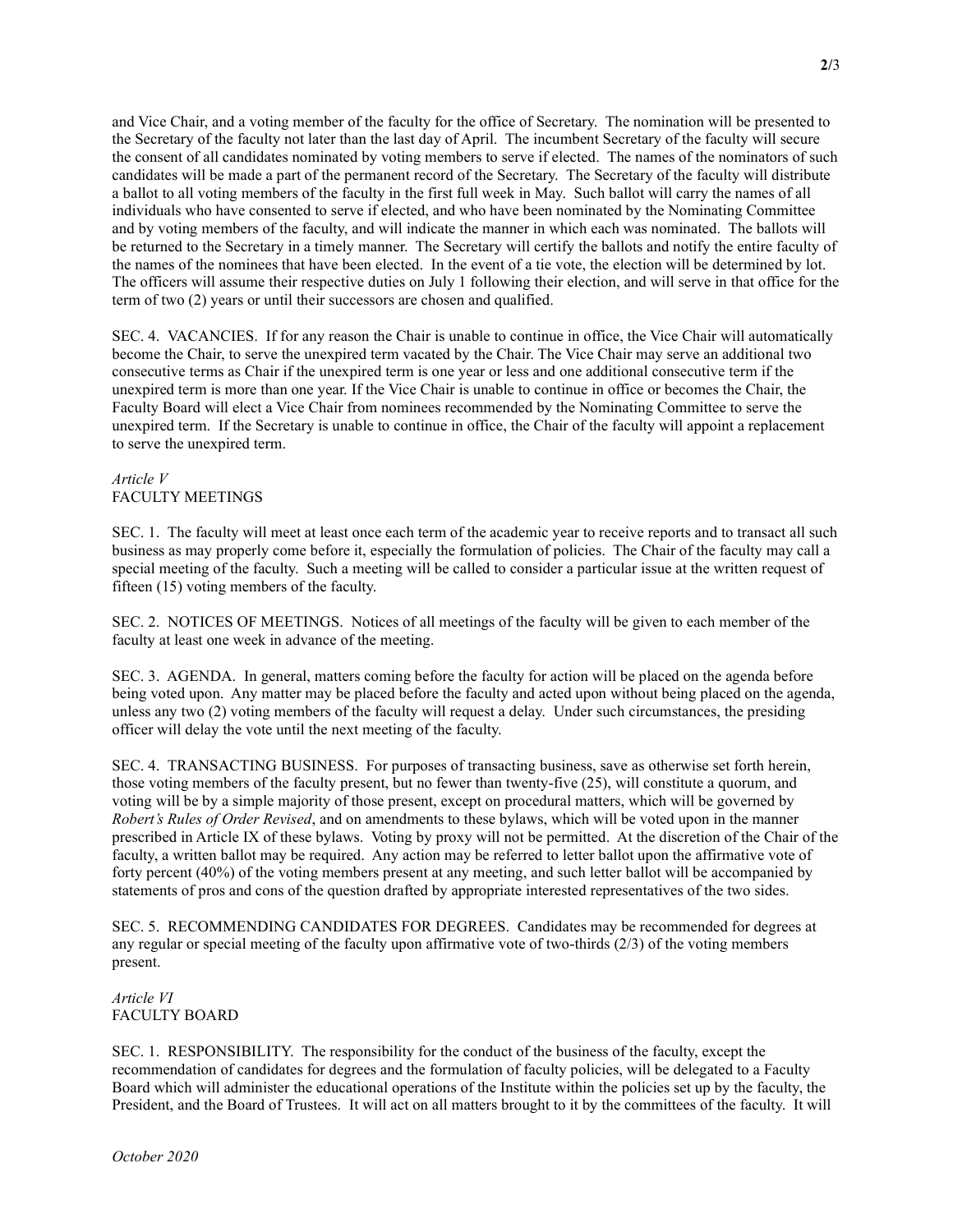initiate and recommend changes in policies and procedures to the faculty. It may appoint committees for the purpose of making special studies, reporting directly to the Faculty Board. Any person may be invited to present matters to the Faculty Board at its discretion. The Faculty Board will report all of its actions in writing to the members of the faculty in a timely manner, except for matters whose general dissemination is not in the best interest of the Institute; such actions may be held confidential within the Faculty Board at the discretion of the Chair.

QUORUM (Faculty Board): A quorum is a majority of the elected members of the Board. The Officers of the faculty are regarded as elected members of the Board for the purpose of establishing a quorum.

SEC. 2. COMPOSITION OF THE FACULTY BOARD. The Faculty Board will be composed of its officers and the following members:

Eighteen (18) Faculty Representatives The President of the Institute (ex officio) The Provost (ex officio) The Vice President for Student Affairs (ex officio) The Chair of each of the Divisions of the Institute (ex officio) The Dean of Graduate Studies (ex officio) The Dean of Undergraduate Students (ex officio)

 The faculty representatives will be faculty members of the rank of Professor, Associate Professor, or Assistant Professor. One-third (1/3) of the Faculty Representatives will be elected each year for a term of three (3) years, and will assume their duties on July 1 following their election and will continue until their successors are chosen and qualified.

SEC. 3. OFFICERS. The Chair, Vice Chair, and Secretary of the faculty will serve in the same respective offices on the Faculty Board. All members of the Faculty Board will be entitled to vote except for the presiding officer, who may vote in the event of a tie. If the presiding officer abstains, the motion does not carry. The Chair of the Faculty Board will preside at meetings of the Faculty Board, and the Vice Chair will preside at those meetings at which the Chair is absent or chooses to be disqualified. If neither is present, the Board will elect a Chair pro tempore. The Secretary will keep accurate minutes of the actions of the Faculty Board, and cause to be distributed to each member of the Faculty Board the agenda for each meeting at least one week in advance, and provide a copy of the minutes or a digest thereof to each member of the Faculty Board and to each member of the faculty in a timely manner, except for matters whose general dissemination is not in the best interest of the Institute, which may be held confidential within the Faculty Board at the discretion of the Chair.

SEC. 4. STEERING COMMITTEE OF THE FACULTY BOARD. The Steering Committee of the Faculty Board will consist of the three Officers of the Faculty, the Provost, and five of the elected faculty Representatives appointed by the Chair of the faculty. The purposes of the committee are to assist the Chair of the faculty in preparing the agenda for Faculty Board meetings, to promote informed discussion of the topics before the Board, and to provide the Chair with advice and assistance. It is also intended as another means for informal communication between the faculty and the administration. The Steering Committee may not act on behalf of the Faculty Board, nor is its approval required for a topic to be included on the agenda of a Faculty Board meeting.

SEC. 5. MEETINGS. The Faculty Board will meet at least once each month of the academic year. The Chair of the faculty may call a special meeting of the Faculty Board. In addition, such a meeting will be called to consider particular issues at the written request of any five (5) members of the Faculty Board. Any matters may be placed before the Faculty Board and acted upon without being placed on the agenda, unless any member of the Faculty Board requests a delay. Under such circumstances, the presiding officer will delay the vote until the next meeting of the Faculty Board. Anyone, upon invitation of the Faculty Board or its Chair, may attend a meeting of the Board. The Vice Provost(s), Vice President of Administration and Chief Financial Officer, Vice President for Advancement and Alumni Relations, and General Counsel will be invited guests at every meeting.

SEC. 6. NOMINATION AND ELECTION OF REPRESENTATIVES. The Nominating Committee, appointed in the manner prescribed in Article VII, Section 6, will nominate twice as many voting members of the faculty of the rank of Professor, Associate Professor, or Assistant Professor as there are vacancies to be filled on the Faculty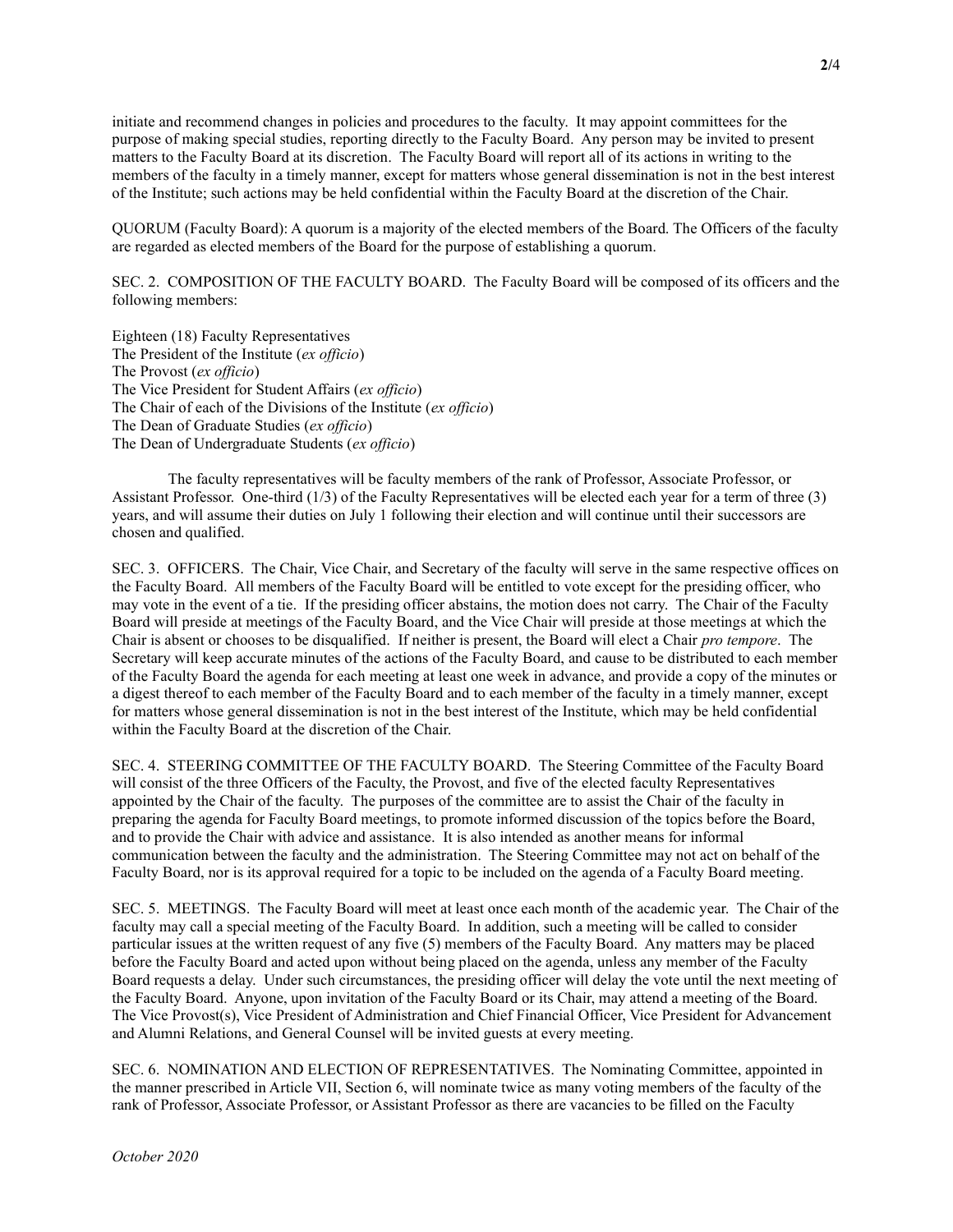Board. The Nominating Committee will give consideration to the proportional distribution of members of the Faculty Board from the several Divisions. The Nominating Committee will secure the consent of all nominees to serve if elected. A list of nominees will be distributed to each voting member of the faculty not later than the first full week in April, together with a statement that any five (5) voting members of the faculty may nominate a voting member of the faculty of the rank of Professor, Associate Professor, or Assistant Professor for one of the vacancies on the Faculty Board. Such nominations will be presented to the Secretary of the faculty not later than the last day of April. The Secretary of the faculty will secure the consent of all candidates nominated by voting members to serve if elected. The Secretary of the faculty will distribute a ballot to all voting members of the faculty in the first full week in May. Such ballot will carry the names of all individuals who have consented to serve if elected, and who have been nominated by the Nominating Committee and by voting members of the faculty, and will indicate the manner in which each was nominated. Each voting member of the faculty will be entitled to vote for three (3) candidates. The ballots will be returned to the Secretary not later than the end of the third full week in May. The Secretary will certify the ballots and notify the entire faculty of the names of the nominees that have been elected. In the event of a tie vote, the election will be determined by lot.

SEC. 7. REPLACEMENT OF REPRESENTATIVES. If any Faculty Representative ceases to be a member of the faculty, or becomes an ex officio member of the Board, or is disqualified by a change of rank, or resigns as a Faculty Representative, or is unable to serve because of being granted a leave of absence, or is unable to attend meetings for several months and so notifies the Secretary of the faculty, a committee consisting of the Chair of the faculty, the Vice Chair of the faculty, and the Chair of the Nominating Committee will appoint a replacement to serve the unexpired term vacated by the Faculty Representative.

Article VII **COMMITTEES** 

SEC. 1. NAMES. The Committees of the faculty will consist of the following:

Academic Freedom and Tenure Committee Faculty Hearing Committee Membership and Bylaws Committee Nominating Committee Standing Committees: a. Academic Policies

- b. Athletics and Physical Education
- c. Committee on Exchange Programs and Study Abroad (CEPSA)
- d. Convocations
- e. Core Curriculum Steering Committee (CCSC)
- f. Curriculum
- g. Financial Aid
- h. Foreign Students and Scholars
- i. Freshman Admissions
- j. Graduate Studies
- k. Health
- l. Institute Programs
- m. Library
- n. Patents and Relations with Industry
- o. Postdoctoral Scholars
- p. Student Life and Housing
- q. Undergraduate Academic Standards and Honors
- r. Upperclass Admissions

SEC. 2. RESPONSIBILITIES. Each committee, with the exceptions of the Academic Freedom and Tenure Committee and a Faculty Hearing Committee defined in Section 4 of this Article, will be directly responsible to the Faculty Board, and will report its actions and recommendations to that body. For the purposes of transacting business, at least half the committee members will constitute a quorum.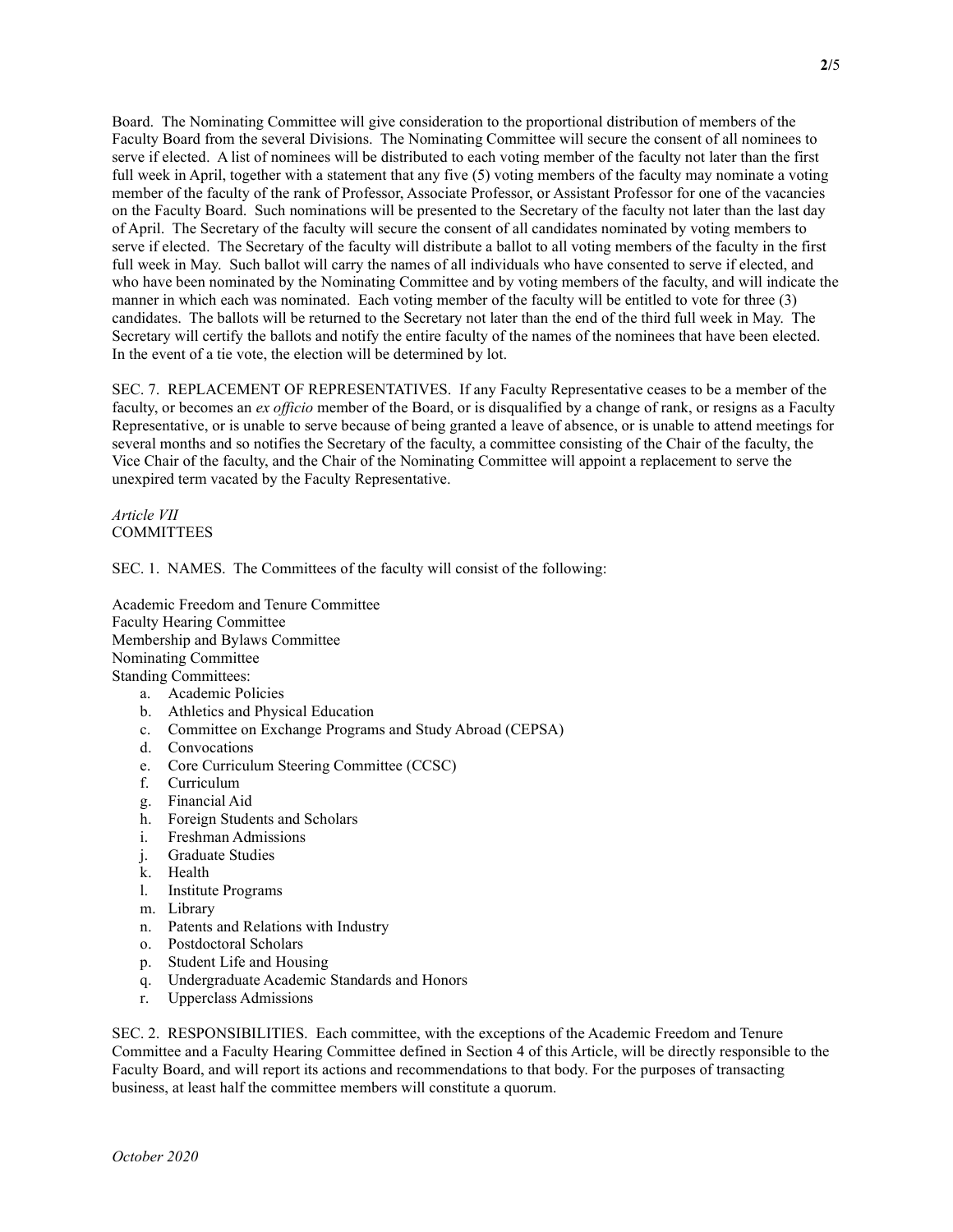The Academic Freedom and Tenure Committee or a Faculty Hearing Committee will keep the Chair and Vice Chair informed of cases brought before it, and will submit its final report in writing to the Chair and Vice Chair of the faculty, the complainant, and the person or persons against whom the complaint is primarily directed. The Chair or Vice Chair of the faculty may transmit such recommendations to the Provost, President, or Chair of the Board of Trustees, as deemed appropriate to the case.

SEC. 3. ACADEMIC FREEDOM AND TENURE COMMITTEE. The interests of the faculty, senior postdoctoral scholars, and postdoctoral scholars in matters pertaining to academic freedom and tenure will be represented by the Academic Freedom and Tenure Committee. However, in such matters, the final faculty authority rests with the voting members of the faculty.

 This committee will keep the Chair and Vice Chair of the faculty informed of cases brought before it, and will submit its report in writing to the Chair and Vice Chair of the faculty and to the complainant as well as to the person or persons against whom the complaint is primarily directed. A written report need not be given if the complaint is withdrawn by the complainant or if the issue is resolved informally prior to the submission of a written final report.

 The Committee will consist of six (6) voting members of the faculty, none of whom may be members of the Institute Administrative Council or hold an administrative position of division chair, Vice Provost, Provost, or President. Each is elected to serve a term of two (2) years with three (3) members being elected each year. Before the end of March each year, the Secretary will send to each voting member of the faculty a form upon which the member may make nominations for membership on the committee. The nominations will be returned to the Secretary not later than the third full week of April. The three members of the committee whose terms are ending will automatically become nominees for reelection, except that no person will serve more than two terms continuously. Seven (7) nominees will be presented for balloting, they being those automatically nominated and those receiving the largest number of nominations as provided above but excluding any who, on being informed by the Secretary of the faculty of their impending nomination, state that they cannot or will not serve if elected. In case of a tie for the last place or places on the list of nominees, the Chair of the faculty will draw by lot, from among those so tied, the number required to yield seven nominees. Not later than the first full week in May, the Secretary of the faculty will submit a ballot to the voting members of the faculty The ballot will list the seven or more nominees with space for writing three additional names. The ballot will be returned to the Secretary of the faculty, either electronically or in a self-addressed envelope that will be signed on the outside by the voter, not later than the end of the third full week in May.

 The Secretary will certify the results. The three individuals receiving the greatest number of votes will be declared elected as members of the committee. In case of a tie vote for the third place, the individual to be elected will be determined by lot. The Secretary will notify the entire faculty of the names of those elected.

 At the first meeting, the committee will elect a new Chair and a new Vice Chair to serve in the absence of the Chair.

 In the event of a vacancy, including a vacancy resulting when a member becomes ineligible to serve on the committee, the unexpired term will be filled by a special election which will be held according to procedures similar to those laid down in the section of nomination and election.

 If a committee member is absent at a time when important business is to be undertaken or if a committee member chooses to be disqualified in some instance, a temporary substitute may be appointed by a committee made up of the Chair of the faculty, the Chair of the Nominating Committee, and the Chair of the Committee on Academic Freedom and Tenure, Vice Chair acting for any absent Chair.

SEC. 4. FACULTY HEARING COMMITTEE. When a Faculty Hearing Committee is convened to deal with an appeal contesting termination of a continuous professorial appointment, termination of a term faculty appointment prior to its expiration, or other appeals deemed by the Chair of the faculty to be within the purview of such a committee, the Faculty Hearing Committee will be composed of the five current faculty members who are the most recent past members of the Academic Freedom and Tenure Committee, excluding those who are disqualified either through their own judgment or because they are currently members of the Institute administration. In case a selection must be made among two or more faculty members whose past membership is equally remote, the choice will be made by lot. In the event that a committee of five cannot be constituted according to this procedure, the vacant positions are to be filled by a drawing of lots among the eighteen Faculty Representatives of the Faculty Board with the proviso that members of the Board may disqualify themselves on the basis of their own judgment. The mechanics of this selection procedure will be carried out by the Secretary of the faculty. The Faculty Hearing Committee will elect a chair from among its members.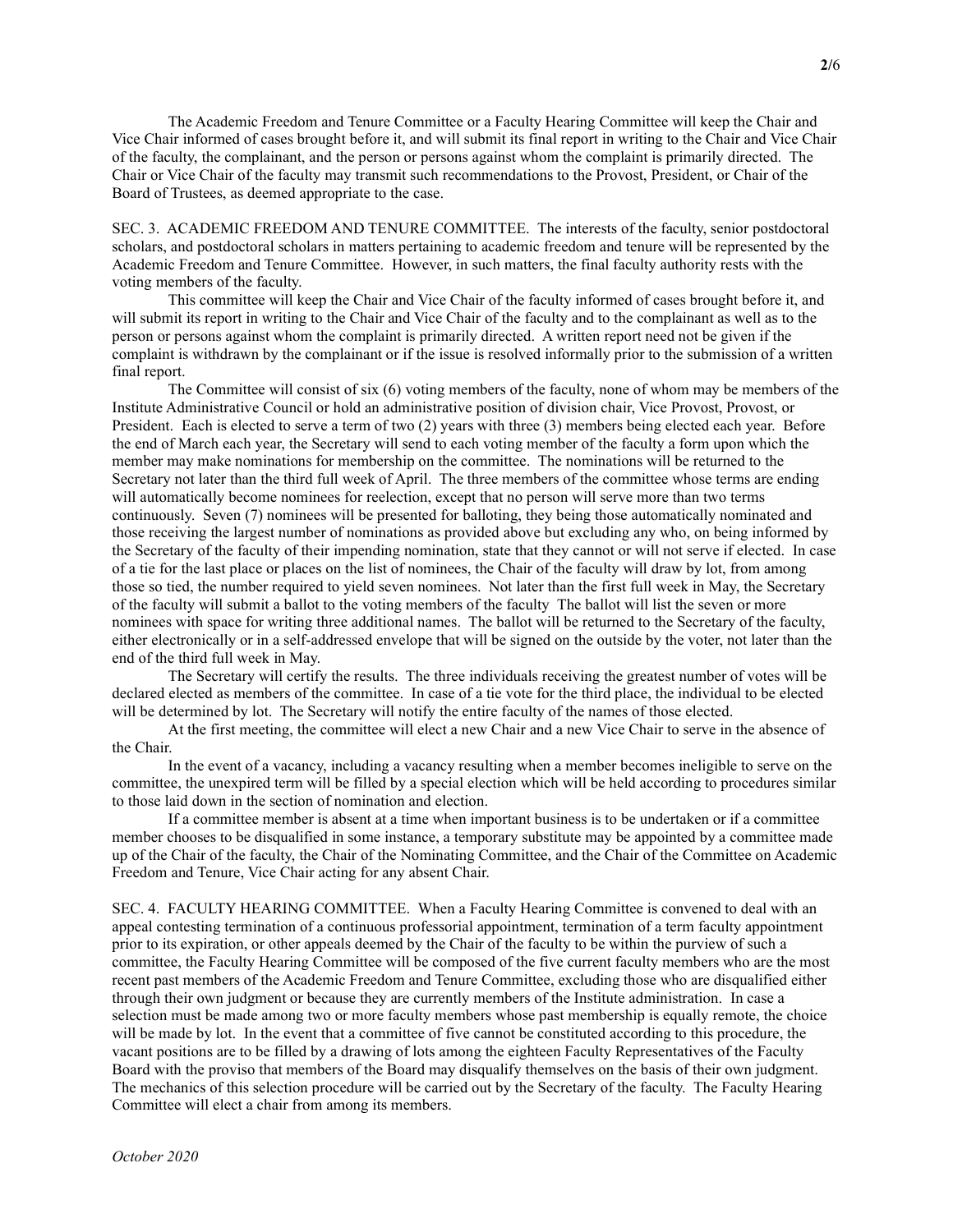The committee will keep the Chair and Vice Chair of the faculty informed of cases brought before it, and will submit its report in writing to the Chair and Vice Chair of the faculty, the complainant, and the person or persons against whom the complaint is primarily directed. A written report need not be given if the appeal is withdrawn by the complainant or if the issue is resolved informally prior to the submission of a written final report.

SEC. 5. MEMBERSHIP AND BYLAWS COMMITTEE. The Membership and Bylaws Committee will consider all suggestions of individuals for election to membership in the faculty, and report its recommendations to the Faculty Board. The committee will also consider all proposed changes in the bylaws, and may initiate any changes it believes to be in the best interest of the faculty, and will report its recommendations to the Faculty Board or the faculty. The Membership and Bylaws Committee will consist of: Vice Chair of the faculty (Chair, ex officio), Secretary of the faculty (ex officio), and five (5) elected members of the faculty chosen as prescribed in Section 8 of this Article. The members of the committee will take office on July 1 following their election and will serve for two (2) years until their successors are chosen and qualified.

SEC. 6. NOMINATING COMMITTEE. The Chair of the faculty will, not later than the last full week of January of each year, appoint a Nominating Committee to be composed of six (6) members of the faculty and the Secretary of the Faculty ex officio. The Chair of the faculty will designate one member of the Nominating Committee to be the Chair. The Chair of the committee and at least two other members of the committee must be selected from among the Faculty Representatives on the Faculty Board, preferably appointing those whose terms of office on the Board will continue beyond the current year. The Nominating Committee will make nominations for Officers of the Faculty in accordance with Article IV, Section 3; for Faculty Representatives on the Faculty Board in accordance with Article VI, Section 6; and for Chairs and members of standing committees and elected members of the Membership and Bylaws Committee in accordance with Section 8 of this Article. The Nominating Committee will remain in office until the next year's Nominating Committee has been appointed, for the purpose of making recommendations to the Faculty Board on replacement and additions to faculty committees.

SEC. 7. STANDING COMMITTEES. The Standing Committees and their functions are listed below. Ex officio members of committees are full voting members. Except where indicated, the chairs of committees will be nominated by the Nominating Committee.

- a. The Academic Policies Committee will make a continuous study of the Institute's academic policies. It will not be limited in any way concerning the subjects that it may take under consideration for discussion and recommendation to the Faculty Board. Among its considerations will be policy issues suggested to it by the Faculty Board and/or Chair of the Faculty.
- b. The Athletics and Physical Education Committee will be concerned with the formulation of policies pertaining to the Institute's program of physical education and athletics. The Chair of the committee will be the Chair of the three-person delegation to the faculty committee of the Southern California Intercollegiate Athletics Conference, and the other two members of that delegation will be the Director of Athletics and Physical Education and a member of the Athletic Council as selected by the President. The Director of Athletics and the Director of Undergraduate Admissions will be ex officio members of this committee.
- c. The Committee on Exchange Programs and Study Abroad charter is to oversee Caltech's existing programs with several universities in other countries. The Committee proposes and explores new opportunities with suitable universities outside the USA. The Director of the Study Abroad Program will be an ex officio member of this committee, and the Registrar will be a non-voting member.
- d. The Convocations Committee will be responsible for the planning and execution of all formal convocations, such as Commencement, and other functions that the President of the Institute or the Chair of the Faculty will request the Committee to administer. The standing committee shall consist of a chair and an alternate along with the Dean of Undergraduate Students and the Dean of Graduate Students as ex officio members. As necessary, the committee may be expanded to consider special events or requests, with the concurrence of the Chair of the Faculty and Chair of the Nominating Committee.
- e. The Core Curriculum Steering Committee coordinates and supervises content and teaching of the Core Curriculum. The Committee also monitors the performance of the Core Curriculum courses and devises improvements in the core. Any proposed change in Core Curriculum courses must be reviewed and approved by the Core Curriculum Steering Committee before it is considered by the Curriculum Committee and the Faculty Board. The Committee consists of at least one member from each Division. The Dean of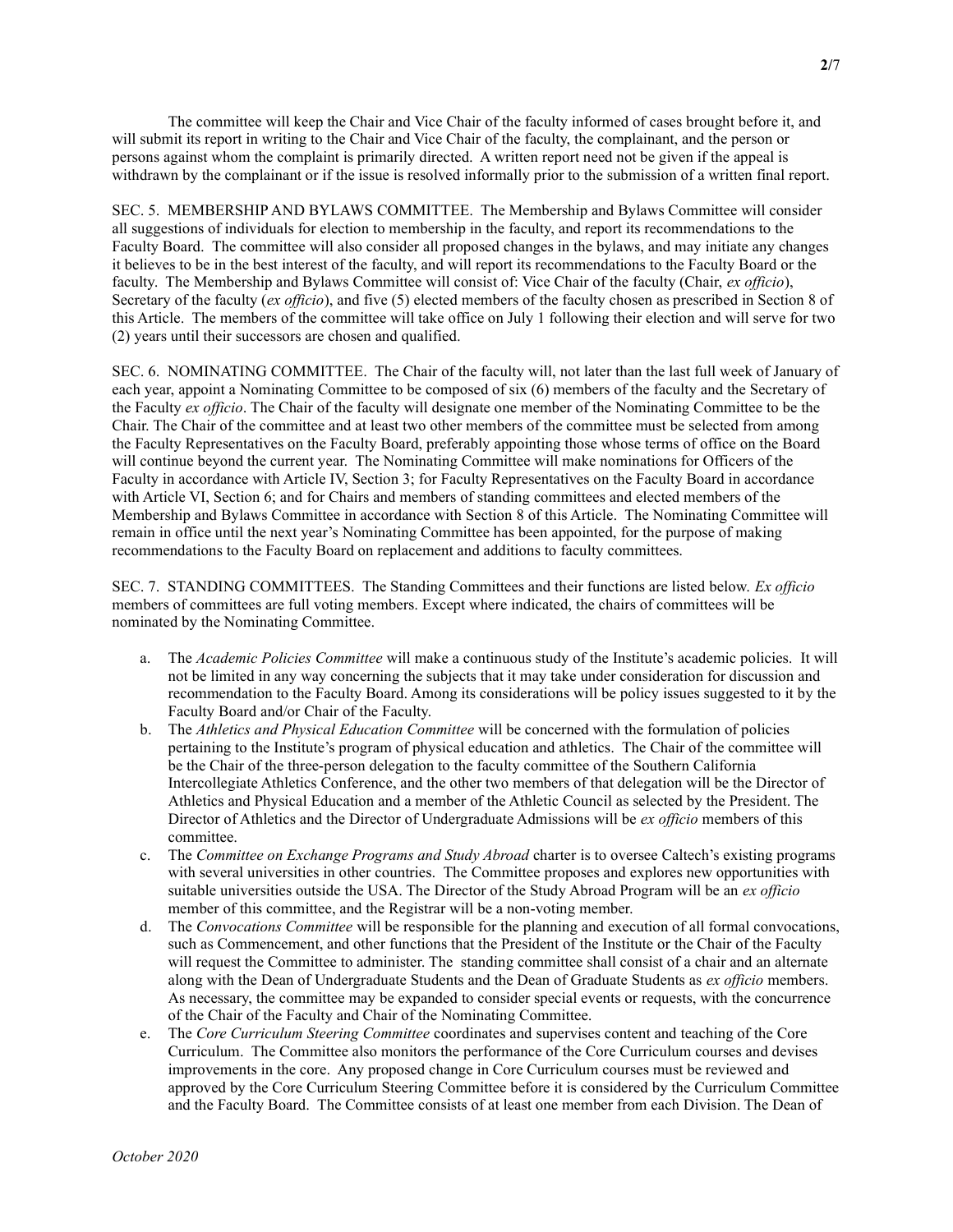Undergraduate Students will be an ex officio member of this committee, and the Registrar will be a nonvoting member.

- f. The Curriculum Committee will exercise general supervision over the undergraduate curriculum. All proposed changes in the undergraduate program and all proposed changes in courses, including the presentation of new courses that undergraduate students will normally take, will be considered by this committee for recommendation to the Faculty Board. Changes in program or courses will be initiated by the Divisions and will be submitted to the committee, or the committee may recommend changes to the appropriate Division. The committee will determine which students, including those in the Independent Studies Program, have met the requirements for the Bachelor of Science degree and certify these candidates to the faculty for recommendation to the Board of Trustees. It will render final decisions on student petitions for substitutions of courses or departures from prescribed course schedules. The membership of this committee will include at least one representative from each Division. The Dean of Undergraduate Students will be an ex officio member of this committee, and the Registrar will be a non-voting member.
- g. The Financial Aid Committee will monitor the granting of financial aid to undergraduate students in attendance at the Institute. The Chair of the Freshman Admissions Committee, the Director of Financial Aid, the Director of Undergraduate Admissions, and the Dean of Undergraduate Students will be ex officio members of this committee.
- h. The Foreign Students and Scholars Committee will be concerned with assisting foreign students and scholars on the nonacademic matters pertaining to their attendance or stay at the Institute. The Director of International Scholars and the Chair of the Caltech Postdoctoral Association will be ex officio members of this committee.
- i. The Freshman Admissions Committee will act with power on the admission of all students to the first year of undergraduate study. The membership of this committee will be constituted from the names of faculty who have agreed to serve on it. All Division Chairs will provide the Chair of the Nominating Committee three candidates, except that the Chair of the Division of Engineering and Applied Science will provide at least five candidates. The Director of Undergraduate Admissions will be an ex officio member of this committee. Student members of this committee will not read applications nor vote on admissions.
- j. The Graduate Studies Committee will exercise supervision over the scholastic requirements established by the faculty for all advanced degrees. All proposed changes in programs and courses for which graduate credit is granted and requirements for graduate degrees will be referred to this committee for recommendation to the Faculty Board. Changes in programs and courses will be initiated by the Divisions and will be submitted to the committee, or the committee may recommend changes to the appropriate Division. The committee will determine which students have met the requirements for the Master of Science, Engineer's, and Doctor's degrees and certify these candidates to the faculty for recommendation to the Board of Trustees. The membership of the committee will consist of the Dean of Graduate Studies and all Option Representatives ex officio. This committee will nominate its own Chair.
- k. The *Health Committee* will have surveillance over the Institute health programs, insofar as they are related to the faculty and undergraduate students, graduate students, and postdoctoral scholars. The Dean of Undergraduate Students, the Dean of Graduate Studies, the Director of Health and Counseling Services, and the Director of Athletics will be ex officio members of this committee.
- l. The Institute Programs Committee will assist the student body and other Institute groups and organizations in arranging programs, and will initiate and produce programs and cultural events as the need arises.
- m. The Library Committee will advise the University Librarian concerning the operation of the Institute library facilities, and will formulate policies on the administration of the libraries of the Institute. The University Librarian will be an ex officio member of this committee.
- n. The Patents and Relations with Industry Committee will administer the patent policy of the Institute, and may recommend to the Faculty Board any changes in patent policy. It will also be concerned with all nonfiscal matters of faculty interest pertaining to relations with industry and the Industrial Associates Program of the Institute.
- o. The Postdoctoral Scholars Committee shall be concerned with matters relating to postdoctoral training and mentoring at Caltech, as well as non-fiscal issues related to postdoctoral scholar support and life. The membership of the committee will consist of the Provost or delegated Vice Provost, Faculty Representatives for Postdoctoral Affairs from each Division as well as a Postdoctoral Scholar to be appointed by the Chair of the Faculty in consultation with the Caltech Postdoctoral Association (all  $ex$ officio). To assist the committee in their deliberations, the Director of Human Resources Systems and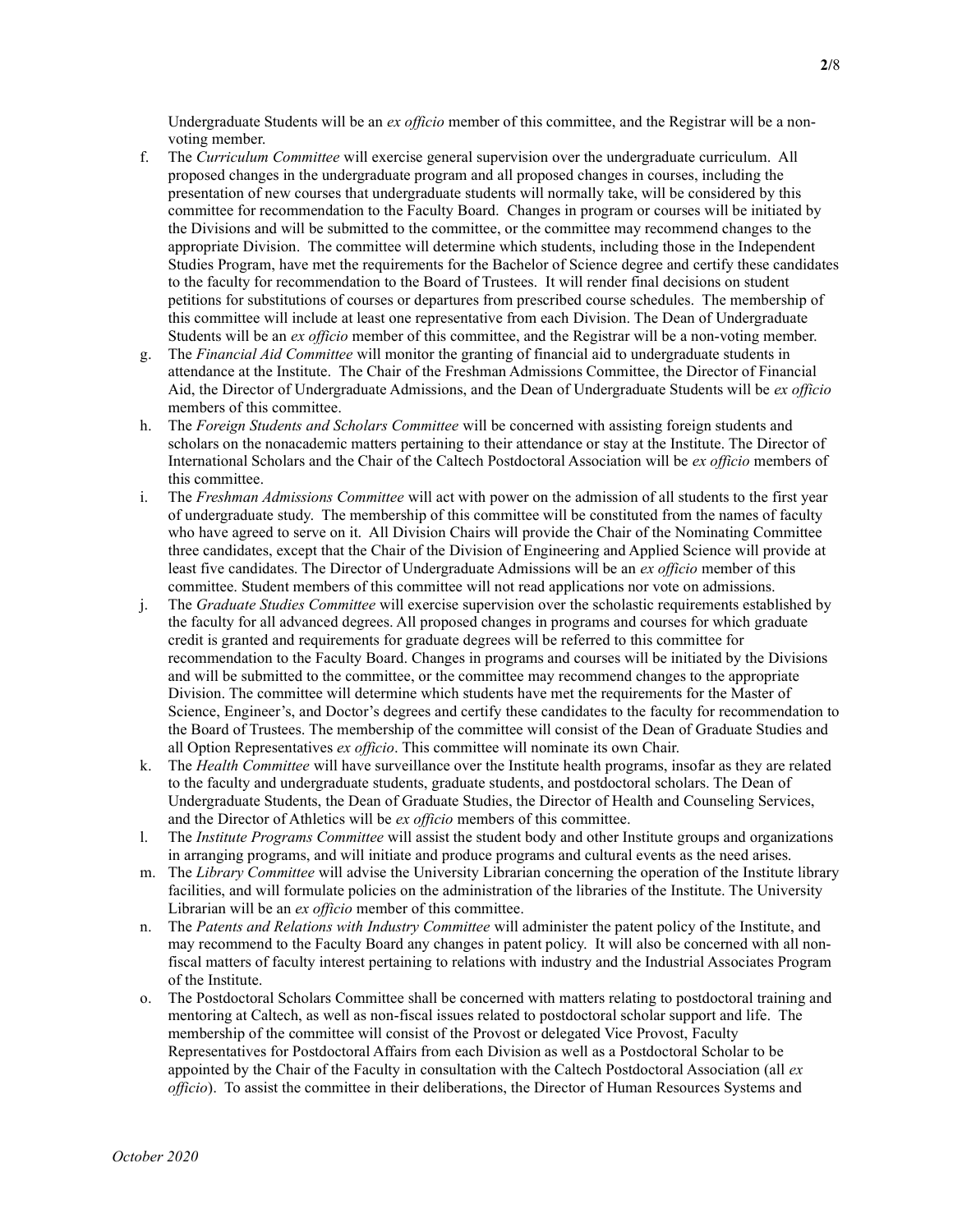Services and the Postdoctoral Scholars Office Administrator from the Office of the Provost will be nonvoting members. The committee will elect its own Chair each academic year.

- p. The Student Life and Housing Committee will be concerned with matters relating to housing for undergraduate and graduate students. It will be concerned with the operations of all student houses. The Director of Athletics, the Dean of Undergraduate Students, and the Dean of Graduate Studies will be  $ex$ officio members of this committee. Members of the Housing Office staff, as determined by the Nominating Committee, can be non-voting members.
- q. The Undergraduate Academic Standards and Honors Committee will render final decisions on petitions for reinstatement, for excess units, and for leaves of absence. The Registrar and the Dean of Undergraduate Students (or an Associate Dean designated by the Dean of Undergraduate Students) will be ex officio members of this committee. The Executive Director of Student Wellness Services will be a non-voting member of this committee.
- r. The Upperclass Admissions Committee will act with power on the admission of students from other institutions to the second, third, and fourth years of undergraduate study, and will make recommendations on financial aid awards to them. The Director of Undergraduate Admissions will be an ex officio member of this committee. In determining composition of this committee, the Nominating Committee will take into account the options of transfer students matriculating in recent years. Student members of this committee will not read applications nor vote on admissions.

SEC. 8. NOMINATION AND ELECTION. The Nominating Committee, appointed in the manner prescribed in Section 6 of this Article, will nominate voting members of the faculty for all chairs and elected members of Standing Committees and elected members of the Membership and Bylaws Committee in accordance with the requirements contained in Sections 5 and 7 of this Article, prior to the last full week in April, and will secure the consent of each nominee to serve if elected. In addition, the Chair of the Faculty, in consultation with the Nominating Committee, may nominate as a member, ex officio, but not as chair, any administrative officer concerned with the operations or the subjects pertaining to a committee. At the time nominations are made, the Nominating Committee will determine, in consultation with the committee chair then serving, the number of members for each Standing Committee and will secure suggestions of the names of individuals for membership on committees. The Faculty Board may change the number of members of any Standing Committee at its discretion. The Secretary of the faculty will distribute a ballot on all voting members of the faculty in the first full week in May. The ballot will make provision for write-in votes. The ballots will be returned to the Secretary not later than the end of the third full week in May. The Secretary will certify the results and notify the entire faculty of the names of those elected. a) A faculty committee member is elected for a three (3) year term, which can be renewed for another three (3) year term. An exception can be made at the discretion of the Chair of the Faculty. b) A committee chair is nominated for a term of three (3) years from the pool of experienced committee members. The committee chair must be a tenured, nonemeritus faculty at the time of nomination. The term of service can be extended as deemed appropriate by the Nominating Committee.

SEC. 9. STUDENT AND POSTDOCTORAL SCHOLAR REPRESENTATION ON STANDING COMMITTEES OF THE FACULTY. The faculty may permit full-time registered students and postdoctoral scholars at the California Institute of Technology to serve as members of Standing Committees of the faculty, with the same membership rights as faculty members, subject to the following conditions:

- (1) Each Standing Committee may accept a number of student members not to exceed one-third of the elected faculty membership of that committee, except that up to two student members may be permitted on a committee having five faculty members.
- (2) Each Standing Committee may accept one Postdoctoral Scholar.
- (3) Student membership on Standing Committees normally will be divided between undergraduate and graduate students, except that in the case of a committee whose primary function concerns only one of these two student groups, all of the student members may be from that group. Before the beginning of the spring quarter, the chair of each Standing Committee will, in consultation with the Chair of the faculty, decide upon the distribution of student and/or postdoctoral representatives appropriate for the duration of their term.
- (4) Student and postdoctoral scholar membership is conditional upon the Faculty Board's acceptance of provisions in the bylaws of the Associated Students of the California Institute of Technology, Inc., the bylaws of the Graduate Student Council, and the bylaws of the Caltech Postdoctoral Association as ensuring a choice of students or postdoctoral scholars who are acceptable to their constituencies. Any changes adopted by ASCIT,